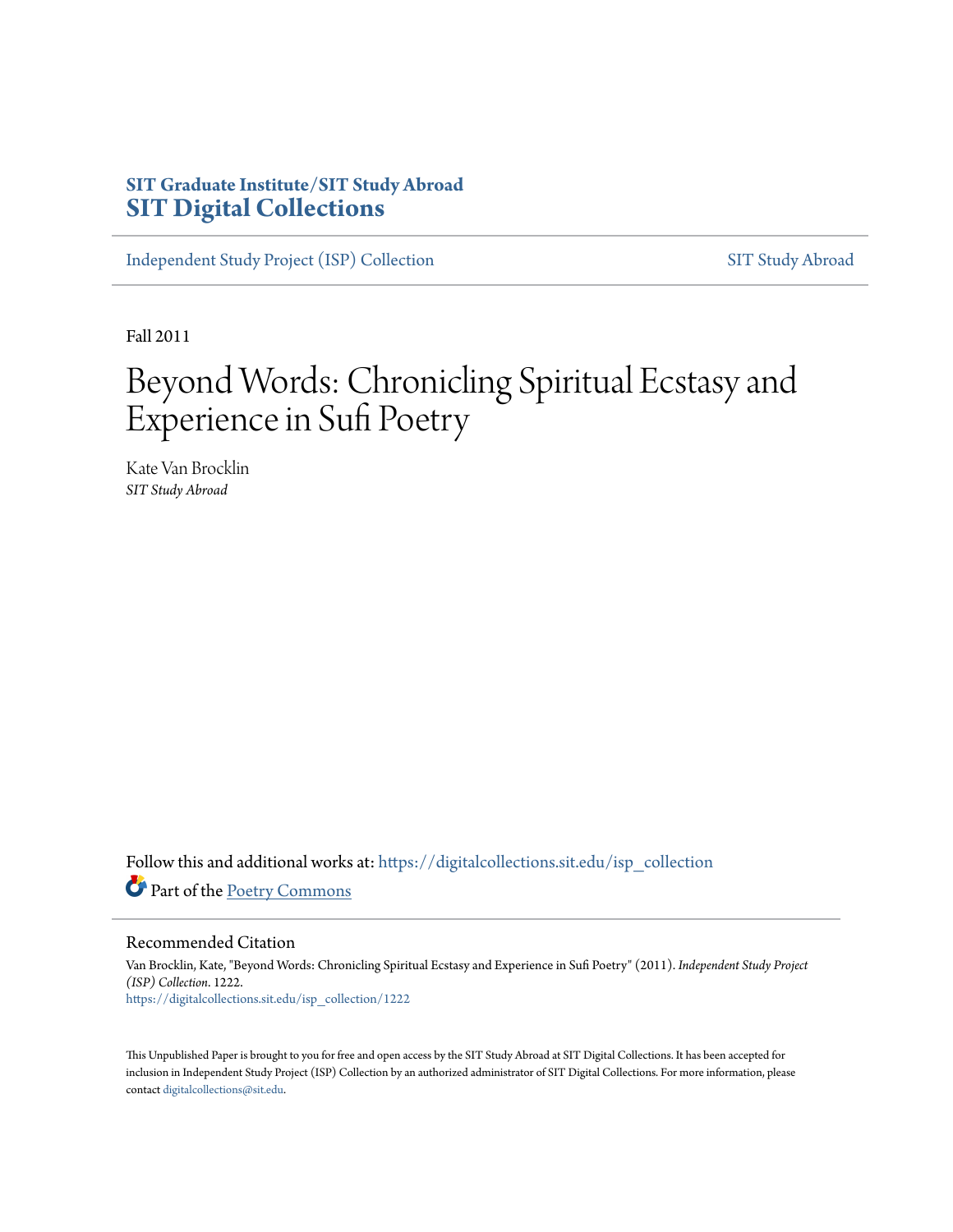SIT Morocco: Multiculturalism and Human Rights Fall 2011

# Beyond Words: Chronicling Spiritual Ecstasy and Experience in Sufi Poetry

Location: Rabat, Morocco

Kate Van Brocklin December 11, 2011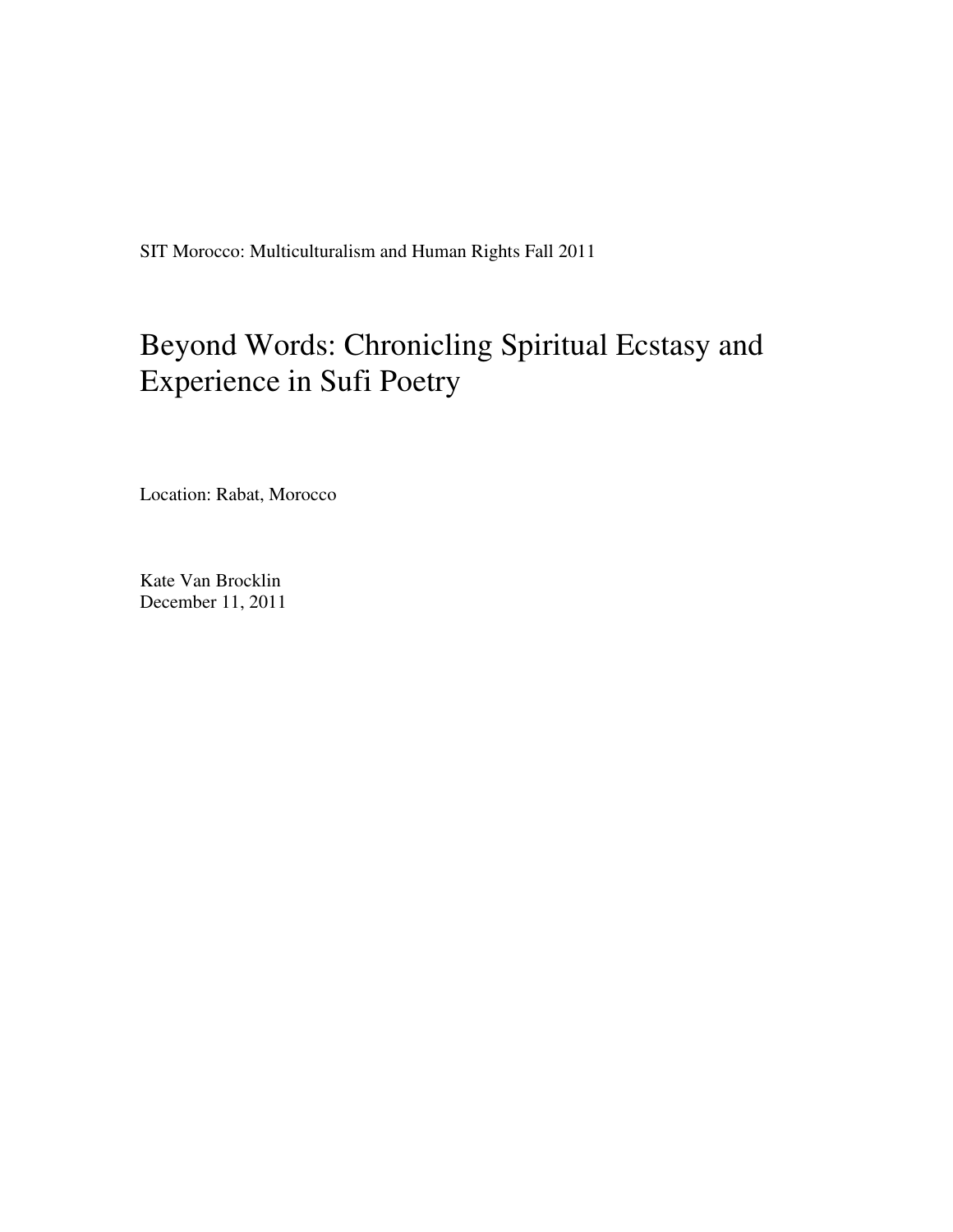# Table of Contents

| Al-Burda and Al-Hamziyah  10        |
|-------------------------------------|
|                                     |
| An American in a Zaouia  12         |
|                                     |
| Western Interest in Sufi Poetry  15 |
|                                     |
|                                     |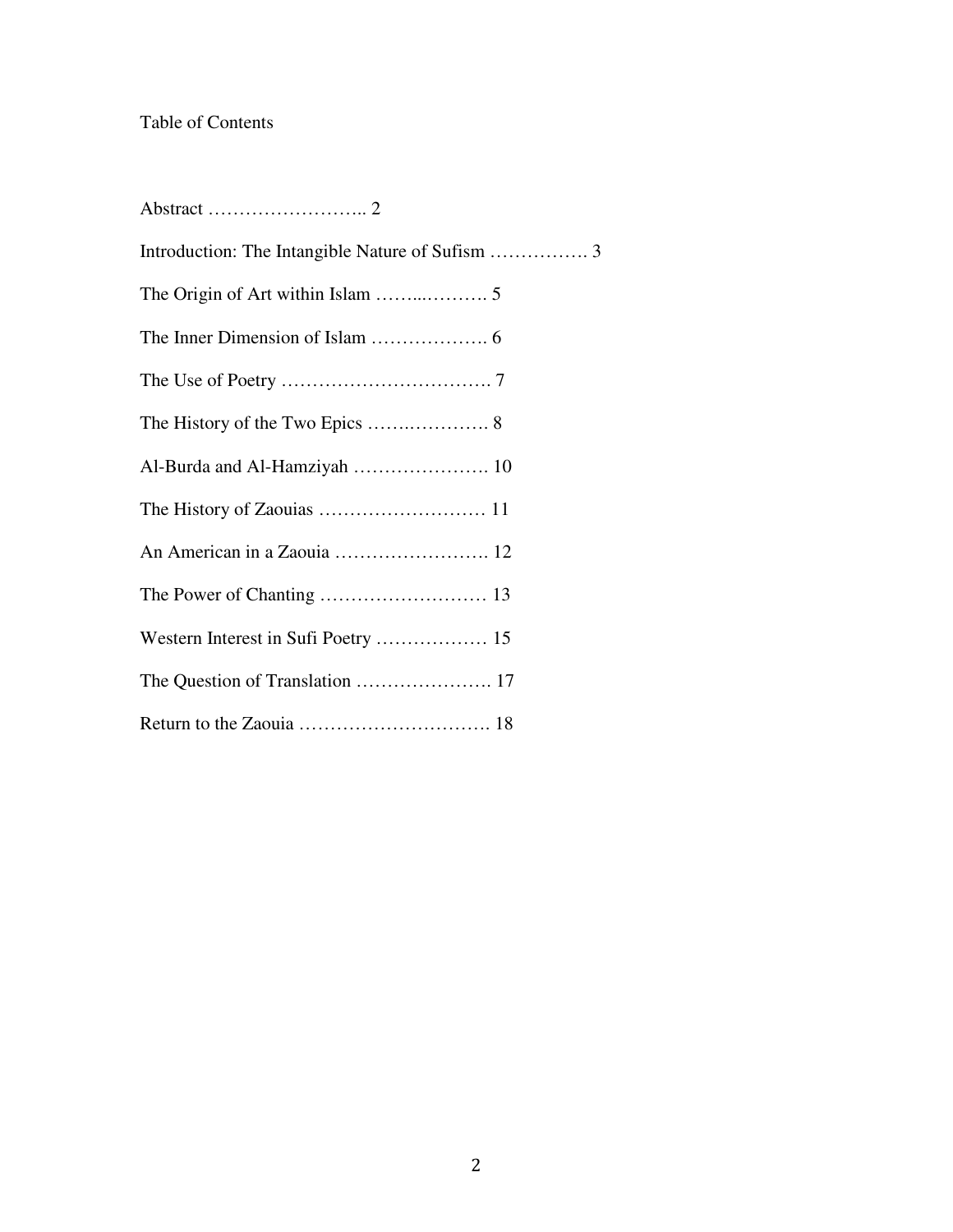# ABSTRACT

The purpose of this research was to understand the primary form of expression within Sufism—poetry. I focused on two of the most famous Sufi poems in Morocco, the al-Burda and al-Hamziya, and investigated how these poems are used in ceremonies today, and to what extent and why they hold significance. Key components to this project were my visits to the Boudchichi zaouia in the Rabat medina to see how these poems invoke spirituality, community, faith and remembrance. I also considered the Western interest in Sufi poetry to explore how these poems shape Western perceptions of Islam today.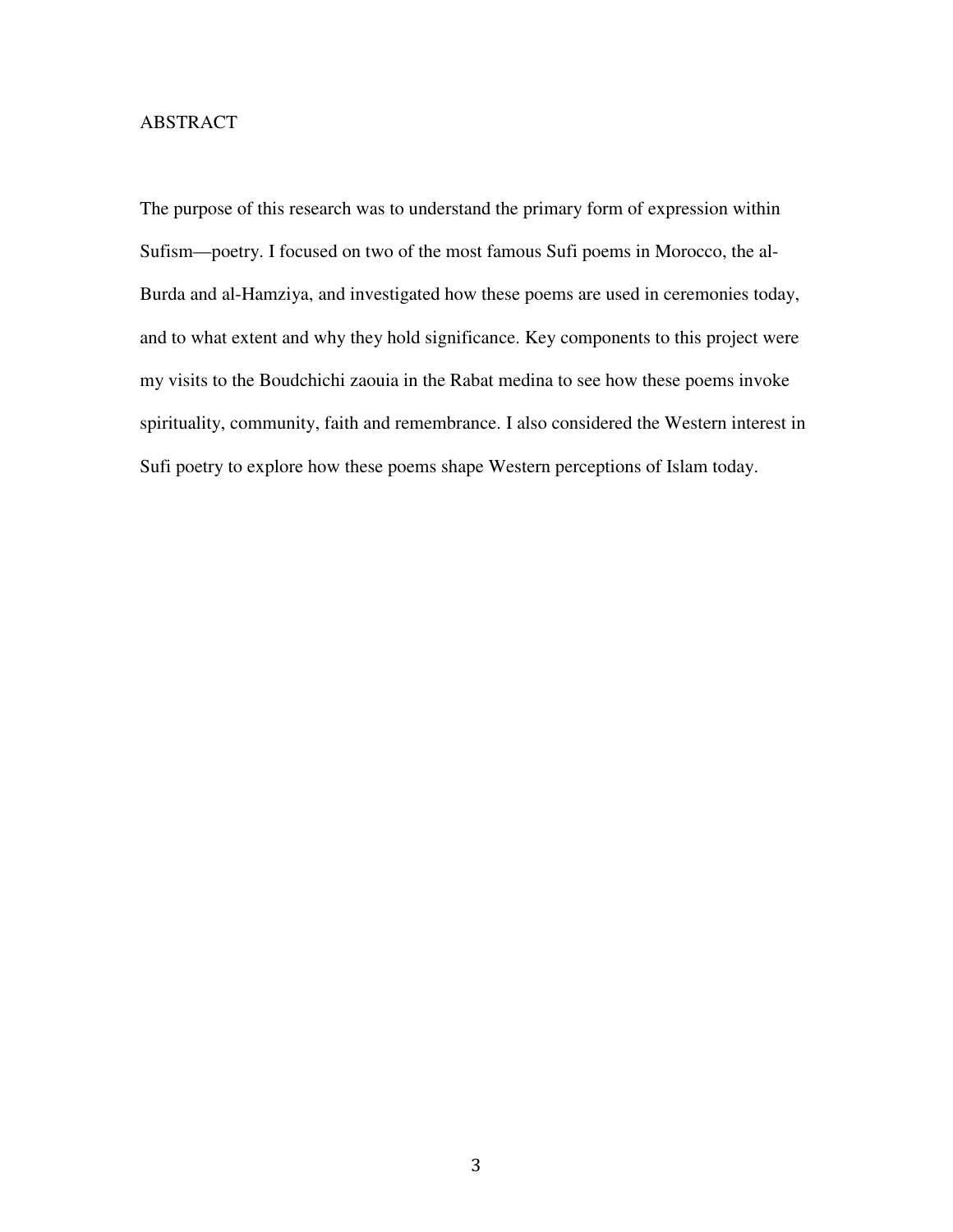#### *Introduction: The Intangible Nature of Sufism*

According to H. A. R. Gibb, the great historian of Islamic civilization, Sufism means "authentic religious experience." And yet, Sufi scholars emphasize the ephemeral quality of their religion, as their reality cannot be found in definitions, descriptions or books. In order to tap into the indescribable Sufi experience, one must accept that there is something intrinsic in the Sufi attitude that scorns domestication and definition.

 Sufism is identified with Islam's spirit in the Hadith of Gabriel. In the Qur'an it states that the Prophet Mohammad was sitting with a few friends when a man appeared and asked them several questions. Once the man left, the Prophet identified him as the angel Gabriel, who had come to instruct them on their religion (*din*). The discourse between Gabriel and the Prophet outlined the religion of Islam in three basic levels: submission (*islam*), faith (*iman*), and "doing the beautiful" (*ihsan*). The first two dimensions—submission and faith—are words that all believers of Islam are familiar with, for they include the "Five Pillars of Islam" and the "three principles" that become engrained in most Islamic upbringings. The third level—"doing the beautiful" possesses a meaning that is not as crystalline as its two counterparts, and it is this component of Islam that the Sufis specialize in.

 "Doing the beautiful" is described as "worshipping God as if you see Him, for even if you do not see Him, He sees you," (Chittick 7). This aspect is not fortified in rules or principles that people must adhere to, making it intangible and open to interpretation. *Ihsan* is left untouched by the most vocal of Islamic scholars, including the jurists (*fuquha'*) and the theologians. Just as the specifics of the Sufi experience cannot be acutely articulated, *ihsan* is similarly elusive.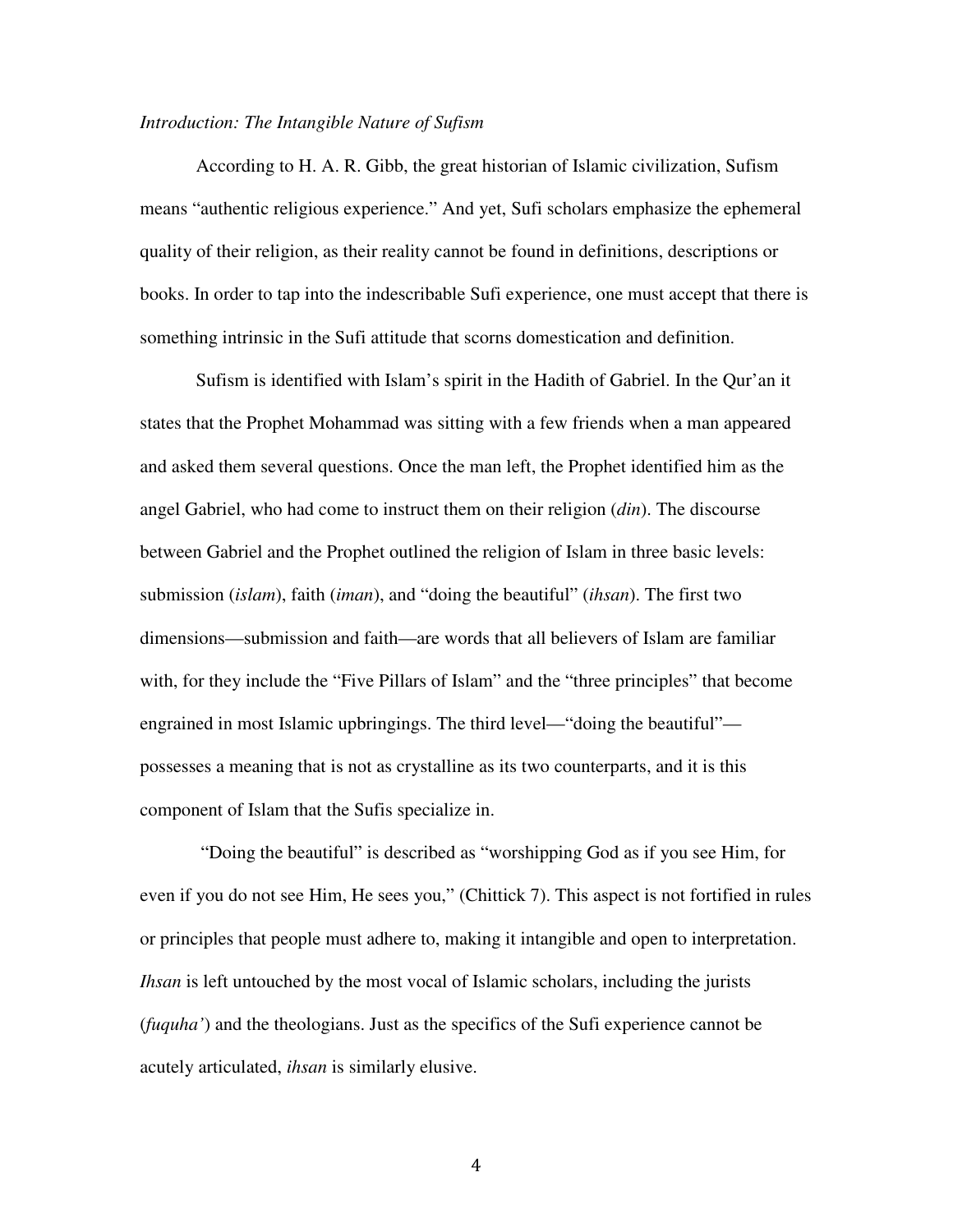*Ihsan* encompasses the notion in Islam that teaches people how to transform themselves "so that they may come into harmony with the ground of all being," (Chittick 5). While the ideas of *islam* and *iman* emphasize the activities that must be performed and how to understand the self and others, *ihsan* points the way to achieving nearness with God. A form of expression that has remained for centuries as a pillar of Sufism is the aesthetic response to the challenge of *ihsan*: art. And what better art form exists to convey the inexpressible than poetry?

## *The Origin of Art within Islam*

 A unifying principle binds Islamic art: a reflection on the world of Islam itself. A key ingredient in both is worship, for art mirrors the Qur'an in its contemplation and remembrance of Allah. This remembrance, or *dhikr*, is the ultimate goal of all Islamic worship, and art provides an outlet for this need to experience remembrance. As Seyyed Hossein Nasr states in his book *Islamic Art and Spirituality*, "This art could not perform such a spiritual function if it were not related in the most intimate manner to both the form and content of the Islamic revelation," (Nasr 4).

 Where does the role of art base itself in the world of Islam? When considering the three paths of Islam, it is evident that art does not fall under the category of *al-Shariah*, the Divine Law which outlines the interactions between Allah, mankind and society. Though this Law sets the context for Islamic art, it does not define how man ought to create things. *Al-Shariah* imbues the artist with the virtues and ideals of his faith through the words in the Qur'an and the prophetic *Hadith* and *Sunnah*, the sayings of Muhammad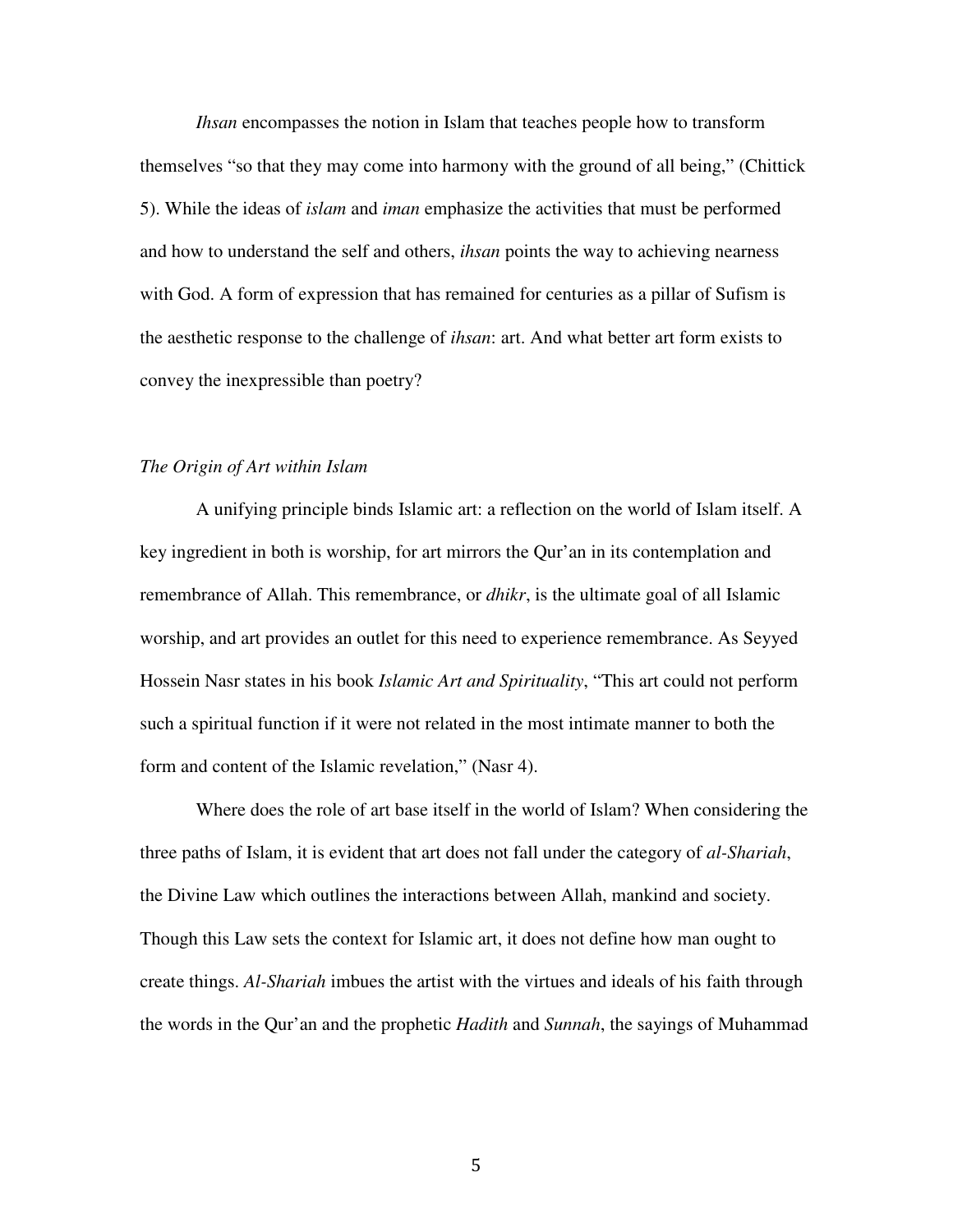which are engrained in Muslim society. However, this Law is concrete in its instructions, and does not guide spiritual expression necessarily.

 The core of Islamic art cannot be found in the theology (*kalam*) of its religion either, for the majority of Islamic artistic masterpieces were created before the foundations of religious sciences were even solidified (Nasr 5). This asserts the notion that art was used as a form of religious authority before theory was codified and the juridical sciences behind Islam became the prime source for defending and defining the Divine Law.

 One must look to the inner dimension of Islam, *al-Haqiqah*, or the Truth, to find the origin of art within Islam. The inner dimension is connected to the spiritual level of Islam, the heart of Sufism. When considering this aspect of Islam, the term for spirituality in Islamic languages becomes important, for it is always aligned with either the word *ruh* (spirit) or *na'na* (meaning). Therefore, spirituality in Islam is synonymous with inner knowledge and understanding. Art takes on an even greater role once this interiority is recognized within Islam, for whatever is created must reflect on both the principles of the religion and the intimacy with Allah that is sought out (Nasr 6).

#### *The Inner Dimension of Islam*

 Islamic spirituality stems from the Quar'an and the message of the Prophet which still pervades Muslim daily life. Not only did Muhammad leave his *Hadith* and *Sunnah* for his followers as a source of navigation through daily life, but his words remain as a guide to those who still seek the familiarity with Allah which the Prophet demonstrated.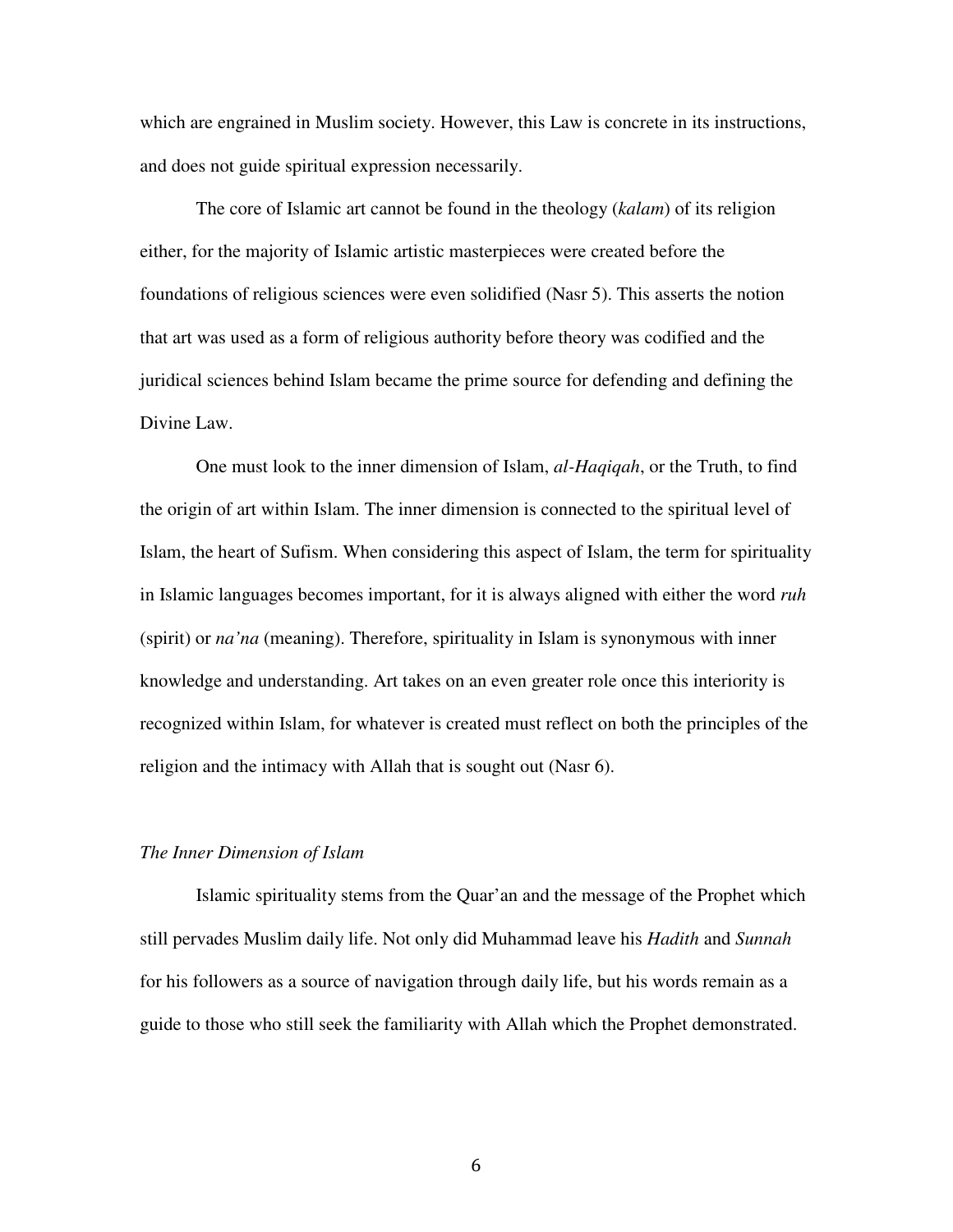Within interpretations of the Quar'an there are four senses of the verses:

expression, allusion, the subtle senses (*Lata'if*) and spiritual realities (*haqa'iq*). Ibn Abbas, a paternal cousin of the Prophet and an expert in the interpretation (*tafsir)* of the Qur'an, created a similar classification for the four ways: an aspect known by the Arabs after their language; a sense that is no excuse to ignore; meaning revealed to scholars; and a sense preserved by God (Corbin 21). The latter component—a sense preserved by God—implies that there are textures embedded in the Quar'an which are unspoken of and left untouched, preserved for those only closest to God.

 Many hadiths attest to the idea that there are hidden meanings embedded in the Quar'an. A well-known hadith states, "The Koran has an outward appearance and a deep hidden meaning exoteric (*tafsir*) and a sense esoteric (*ta'wil*). In turn, the esoteric meaning conceals an esoteric meaning (this depth has a depth to the image of the celestial Spheres nested within each other) so on, up to seven esoteric meanings (seven depths of hidden depth)," (Corbin 21). The *tafsir* is a meaning reserved for the esoteric interpretations (*batin*) of the Quar'an, separate from the apparent meaning (*zahir*). But how to access such obscure meanings of an already cryptic text?

Without art these mysterious depths of the Quar'an could not be explored, for it takes a form of expression that goes beyond rational thought to tap into such spiritual realities. The traditional approach to Islamic art is to "gain a vision of that archetypal world," either by those seeking intimacy with Allah themselves or by those who have been instructed to create something by such a vision, as is the case of the great Sufi poet al-Busiri (Nasr 8).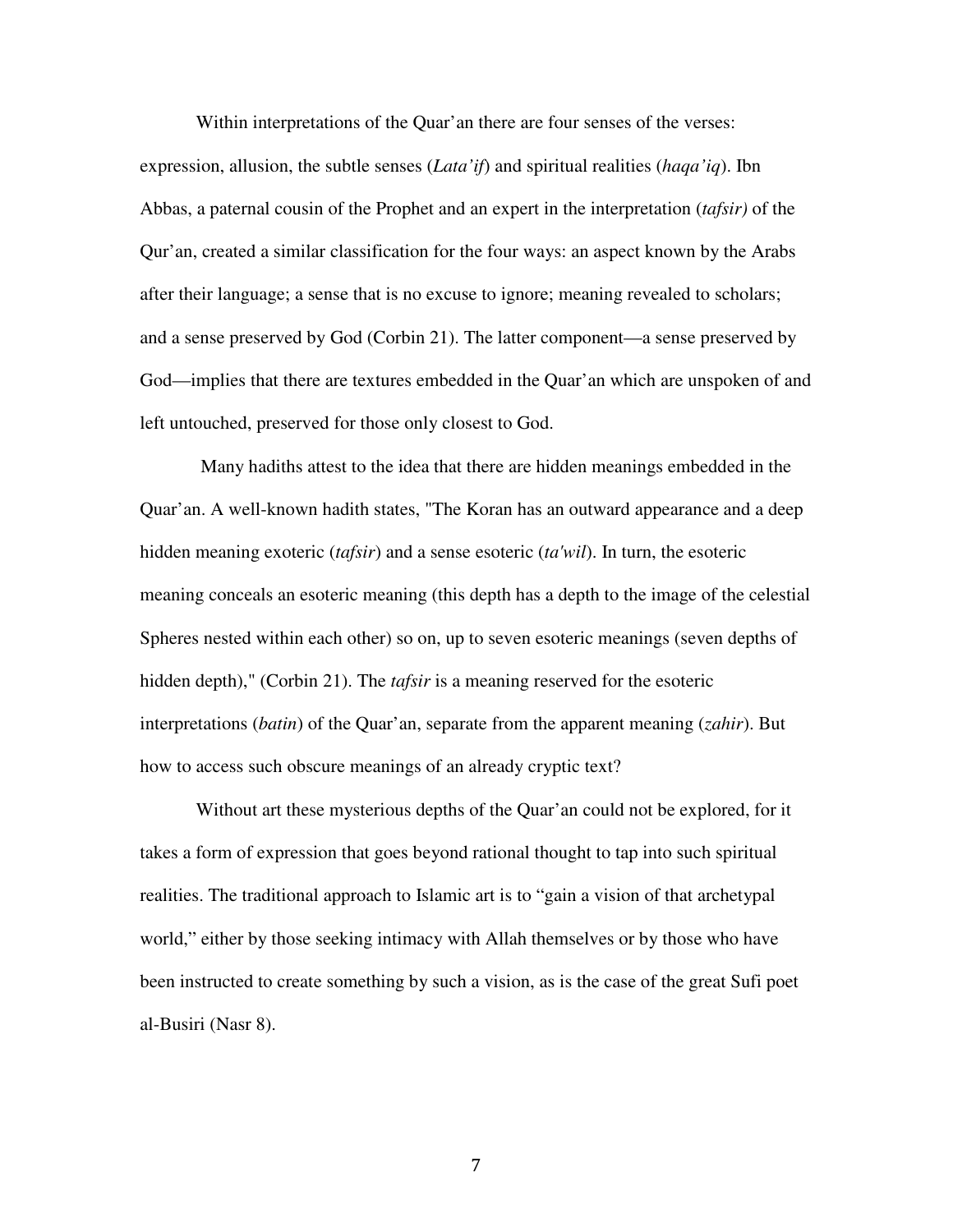## *The Use of Poetry*

 The Prophet described *iman* as such: "Faith is to acknowledge with the heart, to voice with the tongue, and to act with the limbs," (Chittick 6). This outlines the hierarchy of bodily domains that human beings consist of: the heart, signifying innermost awareness; the tongue which articulates and expresses; and one's limbs, the source of action. The art of poetry incorporates all three of these, for one cannot compose a poem without the cognizance of the heart, the use of speech or the physical use of limbs to write out the words. Poetry channels the three spheres of the body so that awareness, thought and activity fuse to create one product.

 One of the critical virtues that Sufis seek in their quest is truth. They often quote the Prophet as saying, "O God, show us things as they are." Seeking truth is implicated with the truth of the soul, according to Abdessamad Ghazi, a minister at Rabita Mohammadia des Ouléma, a religious ministry in Rabat. "It's the closest thing to real spiritual experience," Ghhazi said in an interview. "It's not plain prose for a reason. These poems function as both experience and education. They have different levels which transmit ideas that couldn't be attained in any other way." The form of poetry used in zaouias, or Sufi orders, today, called *sama* in Arabic, is not solely a chant—it is Sufi poetry with specific rhythms to attain *dhikr*, or invocation with Allah.

 I spoke with Yassine Salouine, a student at Dar al Hadith, a school devoted to higher Islamic studies and the religious sciences. When asked what he thought the purpose of poetry within Sufism is, he said, "People read the Quar'an, attend ceremonies and make gestures, and read poems to invoke Allah. They do these things because they want to be close to Allah and verses of certain poems bring them closer." Two of the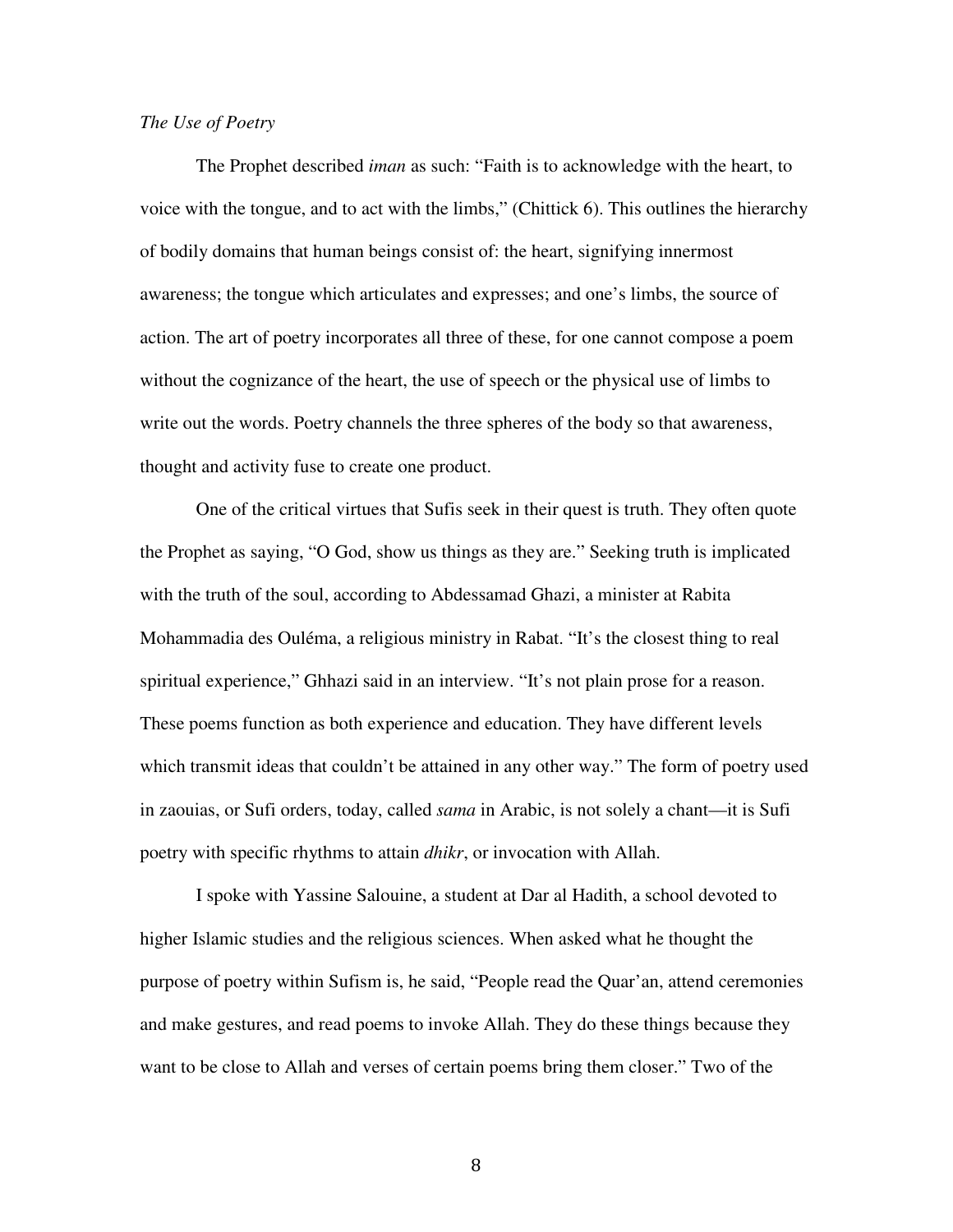most famous poems in Morocco that bring about this communion with God are the *al-Burda* and *al-Hamziya*.

### *The History of the Two Epics*

 In order to understand the significance that the *al-Burda* and *al-Hamziya* hold in modern times, particularly in Morocco, one must delve into the history of the great master who crafted the poems: al-Busiri. Born on the  $7<sup>th</sup>$  of March 1212 in either Busir or Dalas in Upper Egypt, he has become one of the most celebrated poets in all of Egyptian history. As a young man, al-Busiri studied Arabic and the religious sciences in Cairo, where he followed the teachings of the Sufi Abu l-Abbas Ahmad al-Mursi. He was also a follower of the Shadhiliyya Sufi order (Homerin 2011).

 Al-Busiri was considered to be an accomplished poet by his contemporaries, particularly because of his two most famous poems, his *al-Burda* and *al-Hamziya*. The circumstances surrounding the composition of the *al-Burda* are what make this poem so significant today. The story itself is reminiscent of the miraculous content that al-Busiri writes about; perhaps the allegorical origin contributes to the timeless nature of al-Busiri's poems.

It is said that the great poet once suffered an incapacitating stroke, in the midst of which he prayed, cried out to God for help, and wrote a poem praising Muhammad. Al-Busiri then fell asleep and dreamed that the Prophet touched his face and wrapped him in his cloak. It is here that the poem's name arises, for *burda* means cloak in Arabic. When the poet awoke he found that the stroke had left no mark on him and that he was in good health. Once the news of this rarity spread, others sought out the ode that al-Busiri had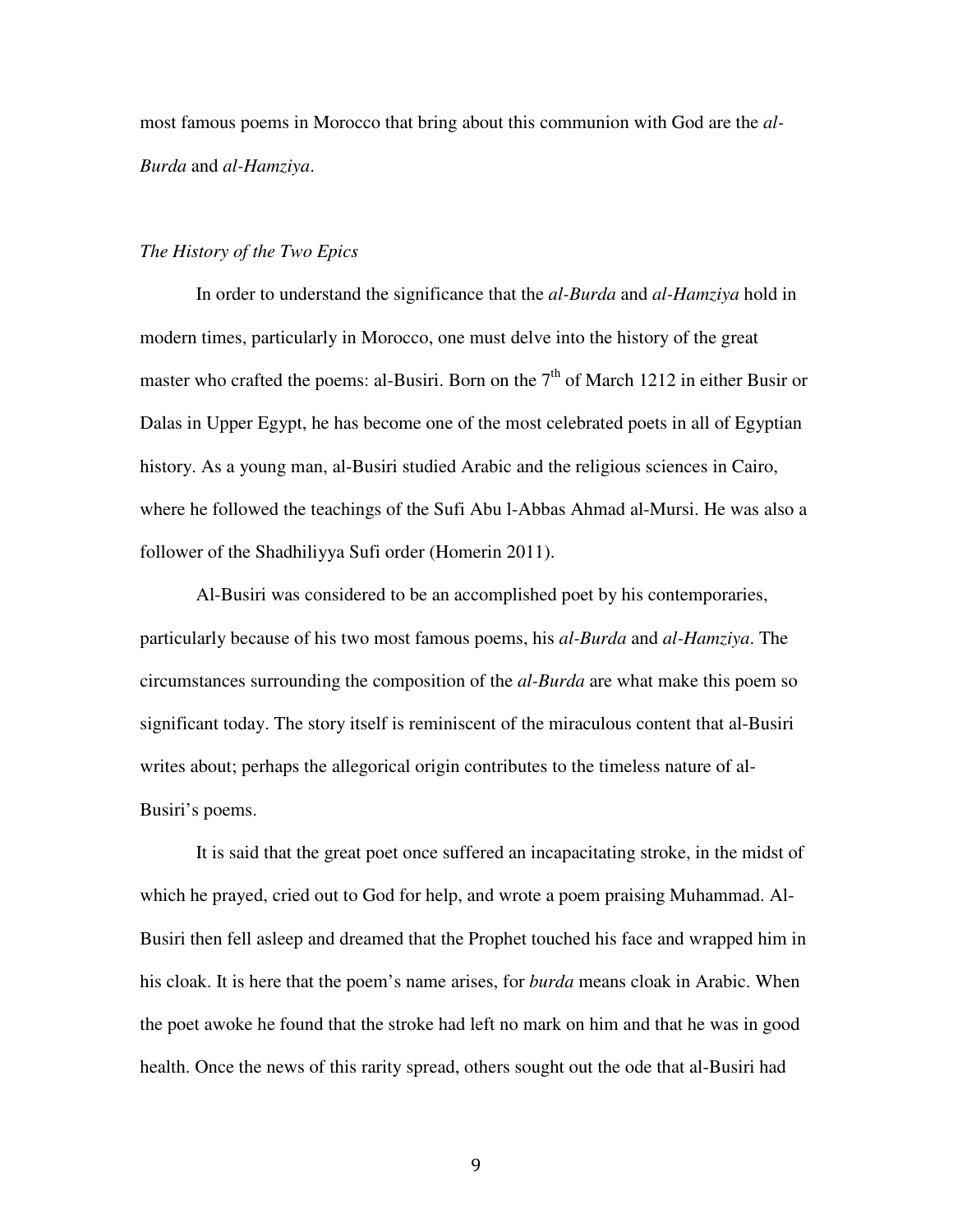composed in his bed, and the *al-Burda* soon became known for its miraculous healing powers (Homerin 2011).

 Al-Busiri's *al-Burda* has become one of the most renowned poems in not only the Sufi tradition, but the entire Muslim world. People found that through recitation the poem could revive the sick and cure loved ones, and the restorative power of Busiri's words protected the poem itself for years to come. The poem has been copied many times, translated into several languages and its verses have been inscribed on amulets and walls to ward off negativity. For all its commentaries, imitations and prevalence, the *al-Burda* is "arguably the most famous poem in the Arabic language," (Homerin 2011).

# *Al-Burda and Al-Hamziyah*

 Of all the famous poems composed by Sufi scholars, the *al-Burda* and *al-Hamziyah* are the two most favored in Morocco. Most Sufi orders include these poems into their daily or weekly chants alongside verses of the Quar'an—in fact, it is rare to find any Sufi gathering that doesn't recite portions of these poems. There are some believers who think that these poems are equal or maybe even better than reader the Quar'an, but these are "ignorant people," according to Professor Khalid Saqi, a director at Dar el Hadith. Sunni Sufis seek to purify the soul through experience without overlooking the Qur'an and the *Sunnah*. Though these poems are holy texts, they weren't conveyed in the revelatory fashion that the Quar'an was, and remain as a genre of their own. The poems invoke the question as to what spiritual value the Sufis give these poems and why.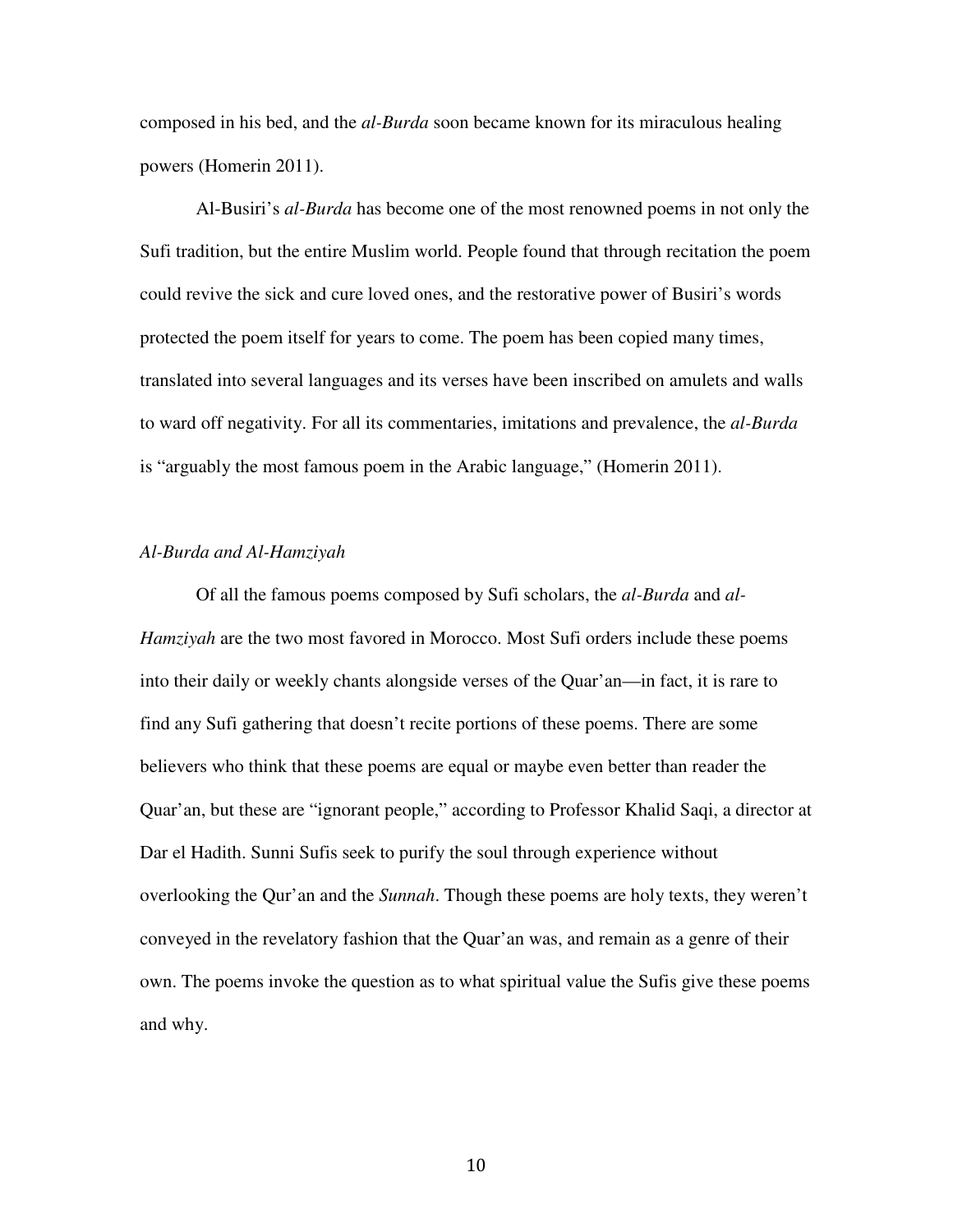For the Sufis, reading these poems is to worship Allah, for they consider these texts to be holy. Any poetry that praises the Prophet gives its readers closeness to Allah, but these poems in particular, given their historical context and supposed miraculous healing properties, have attained the rare status of sacred. Sufis tend to believe that praising the Prophet experientially gives them more than simply praising Allah, that there is something intrinsically other in the experiential component that heightens their spiritual proximity with Allah.

## *The History of Zaouias*

 Alfred Bel. Bel, a French orientalist who taught in Algeria and Morocco for many years, was responsible for reorganizing the traditional religious teaching at the Qarawiyin Mosque in Fes. Bel argues that after Islam was first introduced to the people of North Africa, the urban elite primarily employed Islam's formal rituals and Islamic mysticism—*tawawwuf*, or Sufism. Beginning in the  $13<sup>th</sup>$  century, rural religious lodges, or *zaouias*, were built to parallel those already functioning in towns. These lodges were some of the first to emphasize Sufism over other forms of Islam (Eickelman 24). Each religious lodge was led by a *shaykh*, a Sufi master who directed spiritual rituals. *Shaykhs* and their disciples were collectively known as foqra, or "those who have abandoned everything in quest of God," as defined in Sufi texts. These zaouias still exist today in almost every Moroccan city and town, and the ceremonies have remained largely unchanged.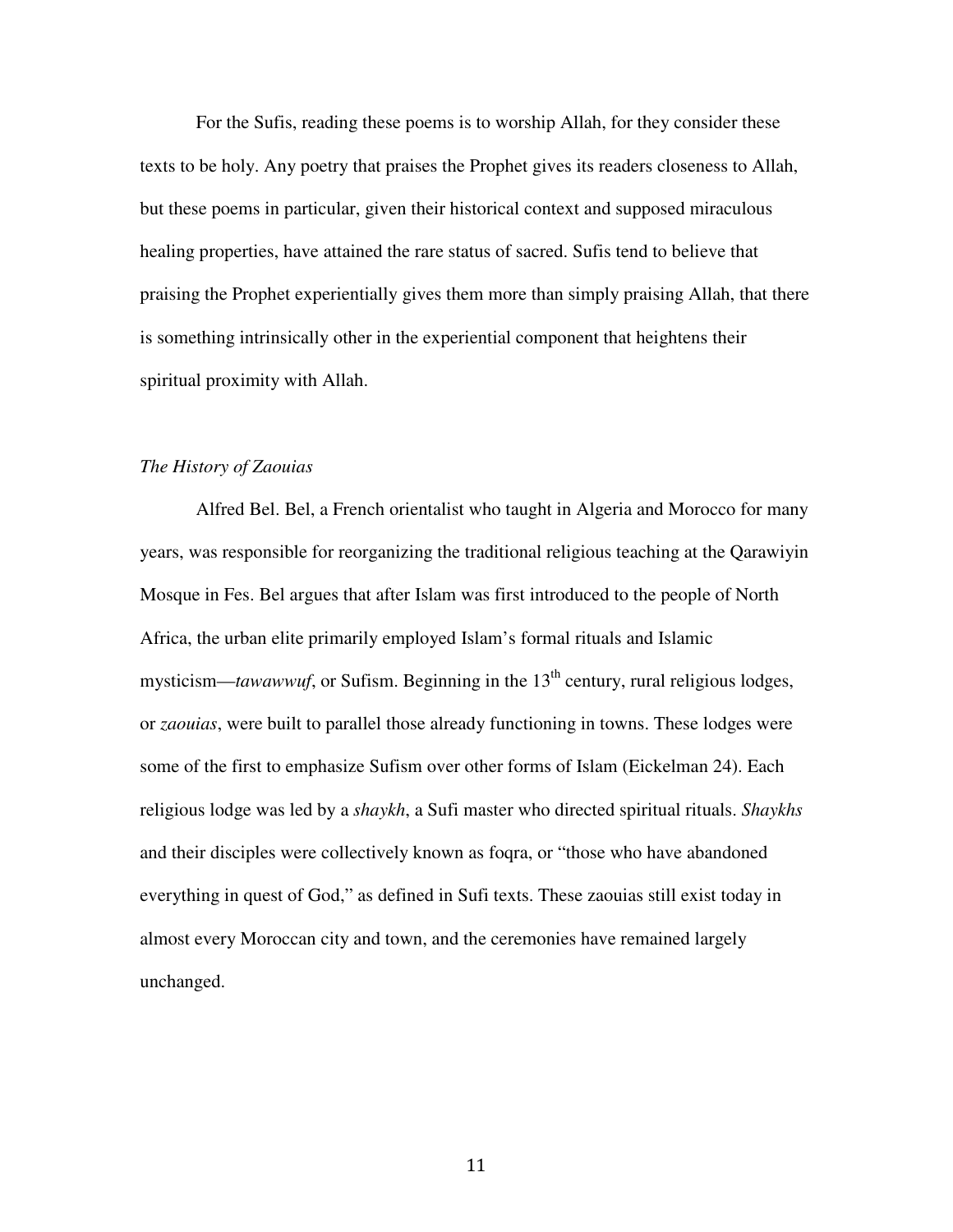### *An American in a Zaouia*

 Walking down Avenue Sidi Fatah in the old medina of Rabat, one could walk past a *zaouia*, or Sufi order, and not even realize it. Or rather, anyone with unlearned eyes could be unaware of the telltale signs of a *zaouia*. The door to the Boudchichi Sufi Order *zaouia* is ornately decorated with golden designs on wood, and a brass plaque next to the door indicates the Order's presence. Yet, the door blends in easily with the variety of mysterious portals in the medina. There's nothing about the intricate beauty of the entranceway that suggests the great power that lies beyond its threshold. When I entered the *zaouia* it was through the door to the left of the main entrance, where the women gather on Friday afternoons to pray. I was admitted with the explanation of my purpose by my Moroccan host sister, who had never entered the *zaouia* before but was welcomed in. After taking off my shoes I was beckoned into the prayer room, a high-ceilinged and naturally lit emerald and pearl palace of a sanctuary. I padded over the deep-red carpets of the large pillared room, aware of the stares I was attracting for not knowing what to do there.

Around seventy or eighty women sat in the prayer room, swaying, bobbing and rocking to rhythmic chants of single words or praises—portions of the Quar'an or *al-Burda* that they knew by heart. When I arrived the women were intoning the word Allah and from the sound of it they weren't only chanting the word, but repeating it as if to draw a great force into the room. The group consisted of mostly older women, though the room was peppered with girls as young as five. They sat on couches, cushions and on the floor, some leaning against pillars, and almost all of them had their eyes closed, though there were those who stared straight ahead as if entranced by something invisible. Their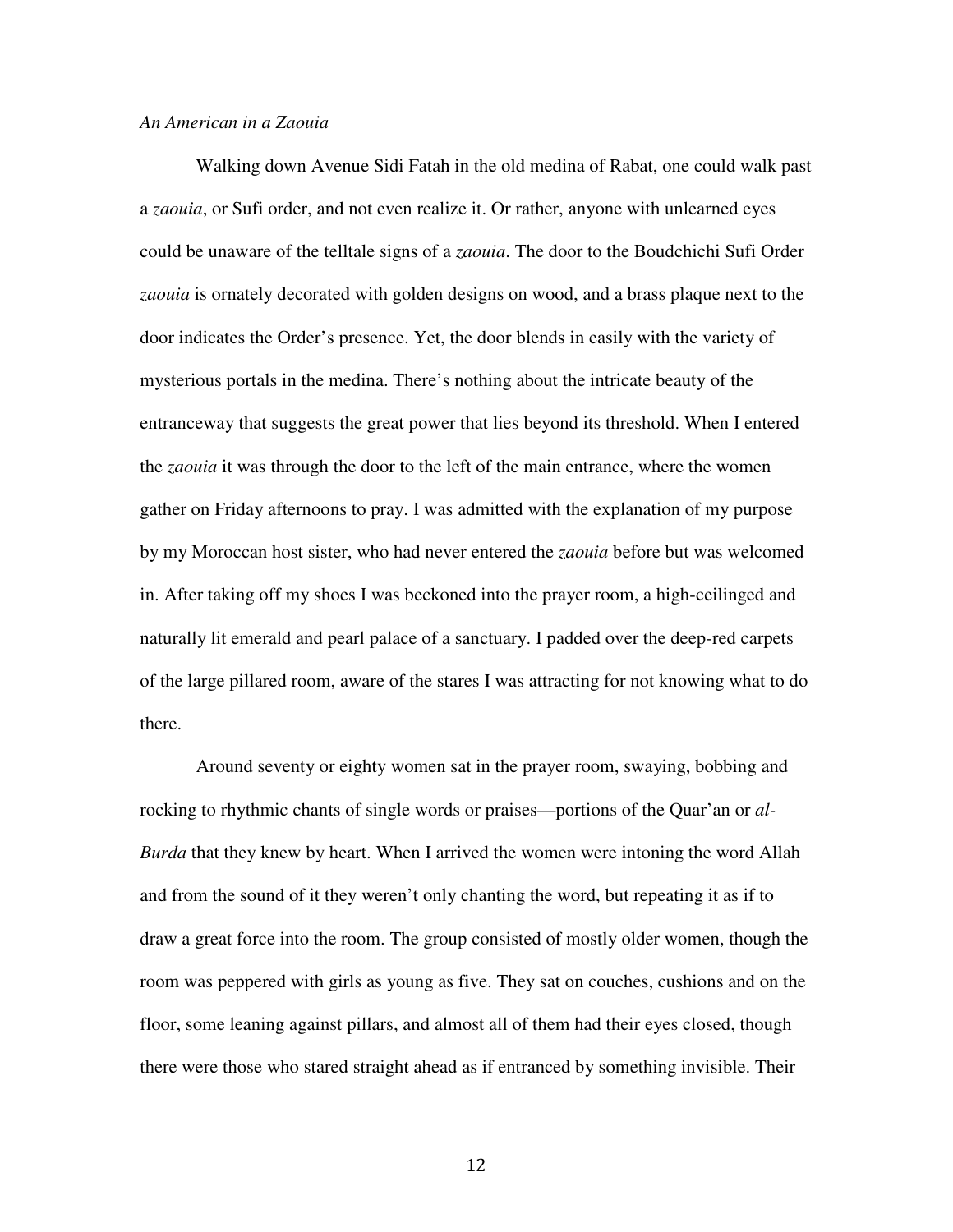voices filled the room in synchronized tones, voices completely in tune and reverberating all around me. The chanting gained energy and accelerated to no end. One woman sucked in her breath so deeply with each Allah it looked as if these chants were her source of air, inhaling with such force each time and willing herself to go on. She was sweating noticeably and sometimes her voice would fail her. She would start moaning and muttering Allah as if he was in room and very close to her, his spirit looming above, her eyelids fluttering and shaking her head as if overcome by a force.

I could only wonder what she must be experiencing; I could only conjure divine images but I couldn't see them. My comprehension of the words they were saying was limited, and yet the power of their words was so strong I began to sway on my own and tried to repeat what they were chanting. Usually when you repeat a word over and over it loses its meaning, but for them it was the opposite—with each recitation of the words they gained power, momentum and strength, and what I can only guess is some propelling toward understanding. I locked eyes with a girl of only five or six years old who was played with her scarf like I was and looking at me as if she knew that I didn't very well understand what was happening in that room. She looked around at all the women chanting and had some semblance of understanding but not fully, and I related to her in that moment; we were two children lost among something that was way larger than either of us. There was a girl a bit older sitting to the side, only eight or nine years old, but as the women transitioned into longer portions of chanting she could sing along to almost all of it, keeping in time and rhythm and knowing the words.

Someone handed me a prayer book so that I could follow along, and I made a great effort to keep up with their pace. They had memorized pages and pages of these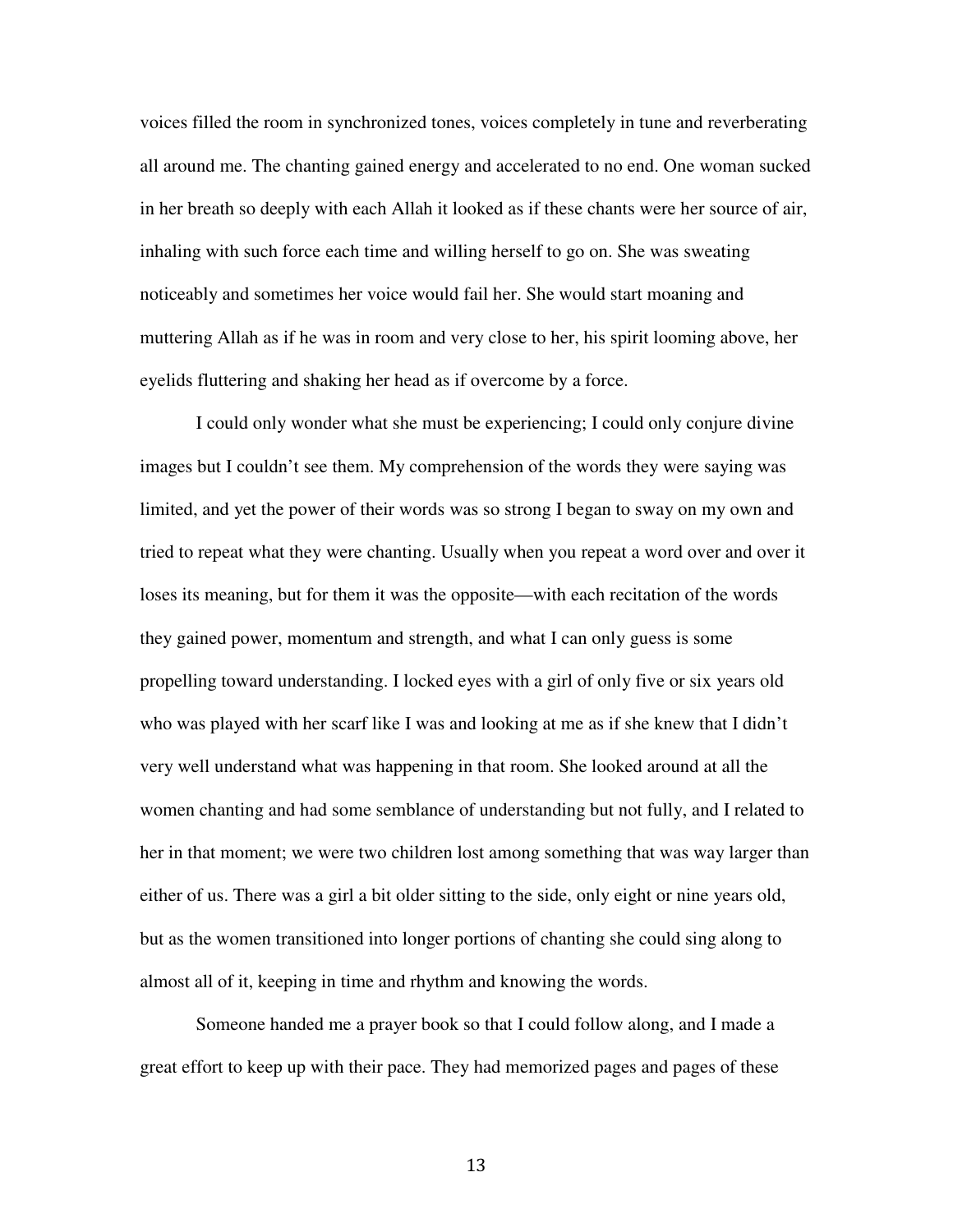ancient words, voicing them as seamlessly as a song. I noticed that the mood in the room changed as they switched from single-word chants to longer strings of text; the women sat up a little straighter and some of them were looking at each other with grins on their faces. The energy in the room shifted from one of pure concentration to that of swelling exuberance and something like pride, perhaps a response to the sheer radiating power of the words that they were voicing.

#### *The Power of Chanting*

 When Muslims chant something together, it means that the words are special. When people enter the *zaouia*, they are clad in beautiful costumes and perfumed scents are sometimes released within the prayer room to create a sacred space. Muslims invoke religiosity while reading through chanting, something that is encouraged in a famous *hadith*. Chanting is connected to *dhikr*, the remembrance of Allah. Spiritual awe is invoked through the combination of all these elements—chanting in unison, scented smoke, and the creation of a sanctified atmosphere. "This experience is engrained in the psyche of all Moroccans," according to Professor Saqi. Chanting is connected to religiosity, a fervor which can only be attained through a concentrated attention to rhythm and the surrounding voices in the *zaouia*.

Poems such as the *al-Burda* and *al-Hamziya* trace the beginning of the birth of the Prophet, and reciting these verses create emotional pressure as the chanters grow increasingly energetic about the words. People can reach high-pitched critical mass when overcome with religious zeal. Shouting and the raising of voices is sometimes the natural response to the spiritual power that the poetic verses contain. According to Yassine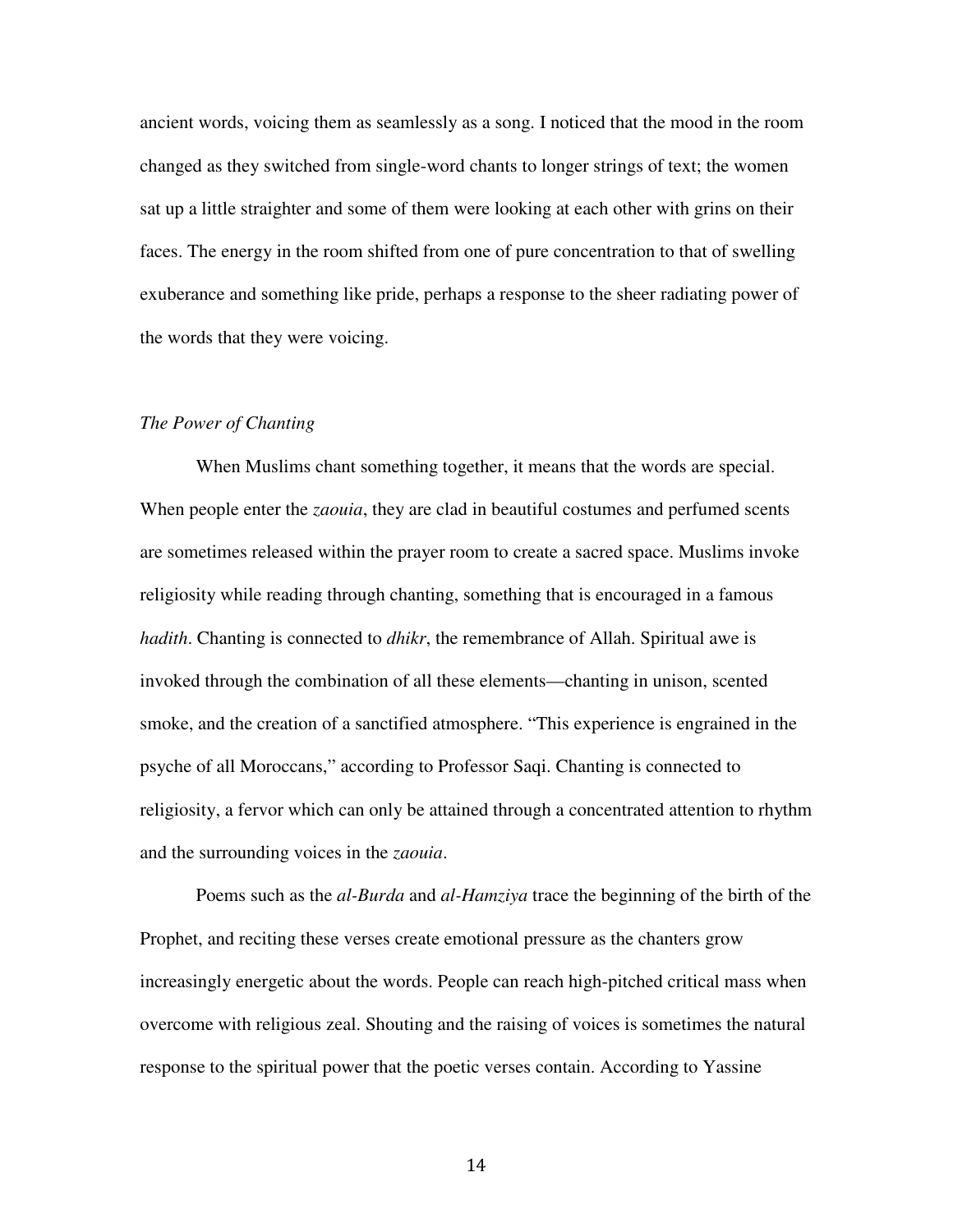Salouine, a student I spoke with at Dar el Hadith, the question remains as to whether dramatic reactions to chanting are pretentious or authentic. It is not rare for a person to faint at a Sufi ceremony, and whether this behavior is intentional or not, it suggests that the words possess an inherently action-rendering property.

 Abdessamad Ghazi of the Rabita Mohammadia des Ouléma Ministry in Rabat spoke of finding a trance, or *al-hadera*, when reciting these poems. The Arabic word contains *hadar*, meaning the act of being present. People at Sufi ceremonies experience a sense of being in God's presence, and this connection of the heart is a manifestation of the chanting and listening that the ceremony encourages. Ghazi describes this sensation as "some other level of emotion," something that goes beyond words.

 A character that distinguishes Sufis from their fellow Muslims is the spiritual quest that they take upon themselves, the *ihsen* which implies seeking true spiritual experience. "It's like they can hear God behind a door and are knocking at that door rather than just listening. They want to touch the meaning, not just see it," said Ghazi. Sufis take what other Muslims see as a ritual and transform it into a spiritual quest which they never cease to pursue. The first priority of chanting is *dhikr*, the meaning of remembering Allah. What follows is *sama*, the physical manifestation from the concept of this meaning. As Ghazi said, "God is showing you how to discover yourself."

#### *Western Interest in Sufi Poetry*

 The extent to which people living in the non-Muslim world understand Islam's multiple dimensions is limited, as it is difficult to comprehend any religion from the outside. Western people are generally repelled by the sternness and restraints associated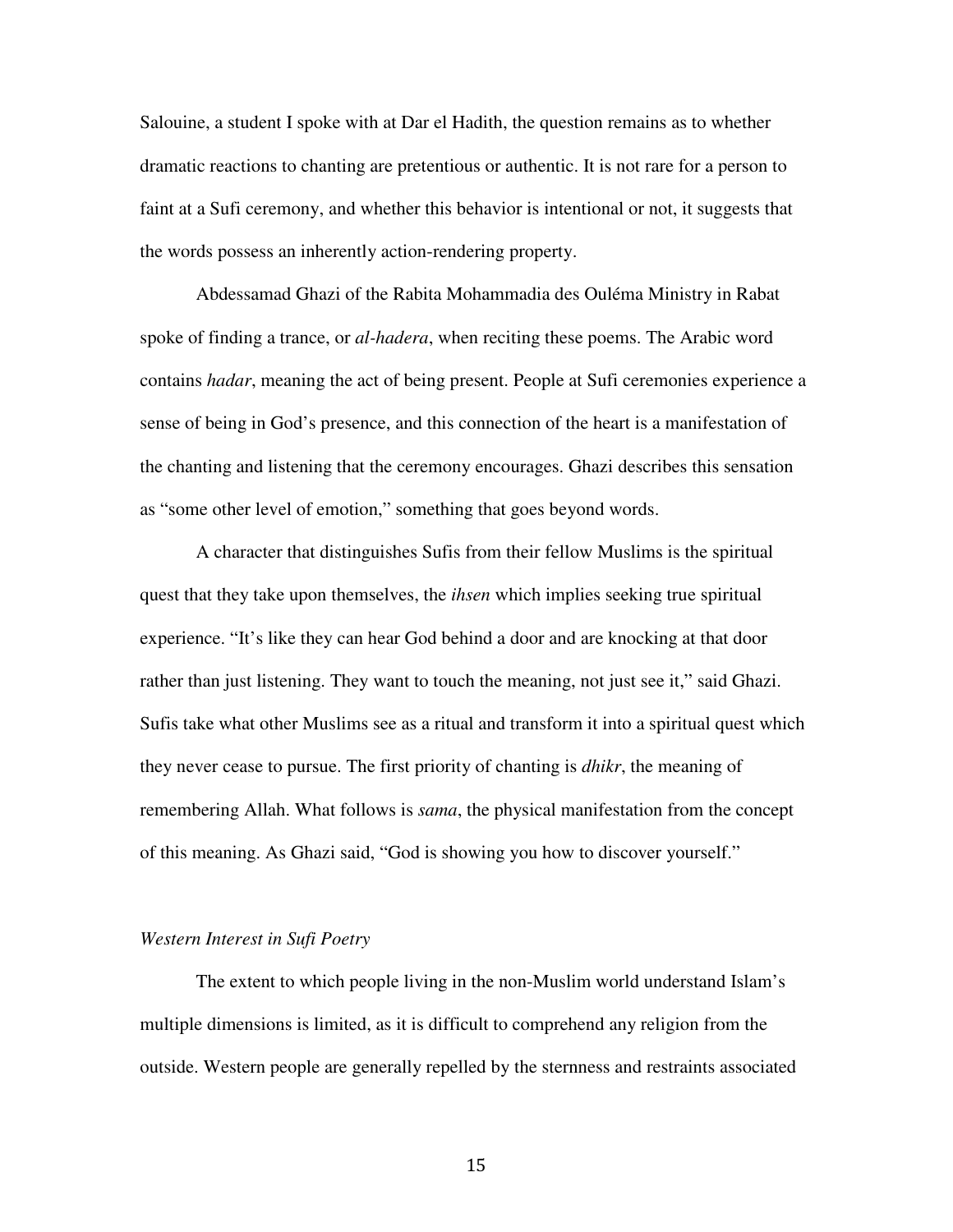with Islam, or only know the stereotypes surrounding the religion that have been perpetuated since the Middle Ages. Yet, Westerners in particular have become increasingly interested in Sufi theories and literature to the extent which those such as the seminal Sufi poet Jalalu'l-Din Molana 'Rumi' have reached *The New York Times' Bestsellers* list. Sufism—whose traditional expressions are through beauty, love, poetry and music—represents a side of Islam which is not violent, oppressive or any of the other negative connotations that people of the West harbor against Islam. A hallmark of the Sufi tradition is the appreciation of beauty and love, and poetry serves as both an aesthetic and practical mode of expression for Sufi teachings. Perhaps the words of some of Islam's most articulate and devoted believers may serve as an entryway to the core principles of its teachings and provide sincere understanding for both Muslims and non-Muslims alike.

 Ali Alizadeh, a Melbourne-based writer of poetry, narrative and criticism, has translated the works of Rumi, Attar of Nishapur and Hafez, three of the most influential Sufi poets. Alizadeh defends these authors' seminal poetry and questions the accuracy of Western perceptions of Islam. In his article entitled *Confused about Sufi Poetry?* he writes, "Could a culture capable of articulating such a 'noble' and 'universal' desire—a yearning for the Sublime, the divine, etc.—be so threatening and terrorizing?" This question delves into the heart of the modern issue surrounding skewed perceptions of Islam: how can people of the West maintain prejudices against Islam while indulging in the literary delights that are the hallmarks of Islam?

 Abdessamad Ghazi attributes this Western fascination with Sufi poetry to the state of the world affairs. "We are entered in war, peril. When people feel alienated in their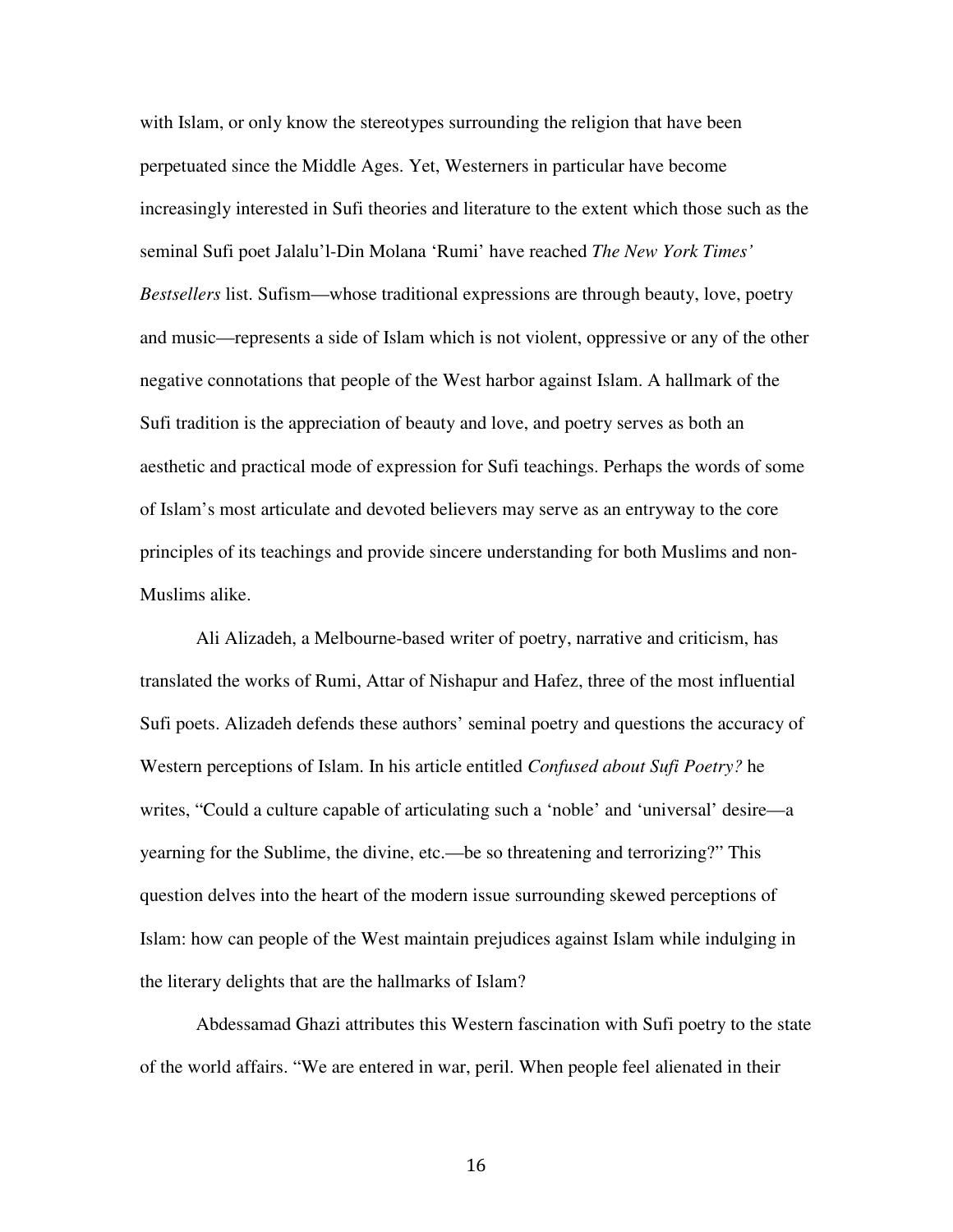world, they want to search for some sense," Ghazi said in an interview. He emphasizes the universal nature of this problem—it's not just the problem of the Arab world's situation, but the world as a whole. "Sufism is intriguing for them because of the peace and tranquility of heart, mind and soul that it provides," Ghazi said.

 Alizadeh also emphasizes a post-modernist element that the ancient Sufi poets employed: the disruption of words and their meaning. Not only did these masters utilize lyricism, images and symbolism to elevate the language to a divine state, they also allowed their words to take on different meanings than what the words would normally signify. In the most celebrated of Sufi poetry, the words do not always "mean" what they "represent."

#### *The Question of Translation*

 As Professor Khalid Saqi rifles through old "buried treasures" in his office at Dar el Hadith—old hand-written scriptures inscribed on aged paper, passed down from his father, a Sufi chanter—I realize that there is so much that I cannot understand about this tradition due to the language barrier. It requires a full comprehension of the Arabic language to decode these pen-and-ink relics depicted in italicized script on frayed, dusty leaflets, a knowledge that is inherent in being raised in a Muslim country and gaining a comprehension over a lifetime.

 The question I raise can be attributed back to Ibn Abbas' classification system of the four ways of the Quar'an, for he asserted that the first way is an aspect known by the Arabs after their language. This notion suggests that there is a component of reading holy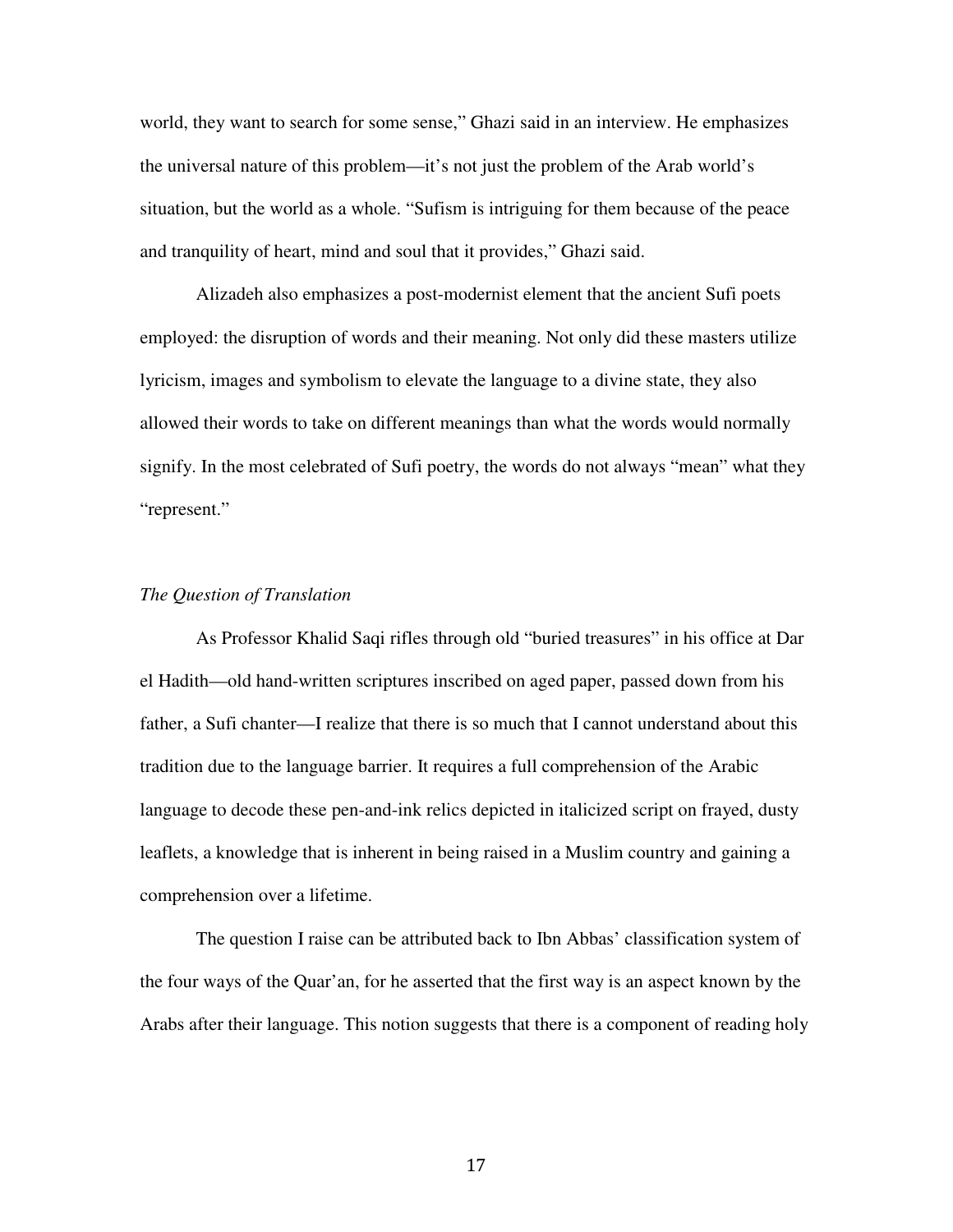texts that is inherent in knowing the Arabic language, almost as if this understanding is a second language that coincides with Arabic comprehension.

 When discussing the issue of translation one must consider the *tafsir*, or esoteric interpretation, of the Quar'an. The great masters of *tafsir* access the mysterious dimensions of Quaranic verse through their vast understanding of *hadith*, or oral tradition. Foremost, an interpreter of the Quar'an must have an acute grasp on the Arabic language, with all its subtleties and variations in meaning (Godin 187).

 Within Sufi poetry, authors such as al-Busiri use literary devices to amplify the language to match the holy content that the poems contain. Analogies and symbolism are so meticulously chosen that, when translated into another language, their intended meaning can often lose its vibrancy or sense. According to Nourdine Quouar, one of the students that I spoke with at Dar el Hadith, "It's impossible to capture the imagination of a Sufi poet. You can't translate the real intention of the Sufi."

#### *Return to the Zaouia*

 As I enter the Boudchichi zaouia for my final time, the woman sitting at the entranceway recognizes me and nods. I feel accepted into something that I still am so bewildered by. I walk into the familiar carpeted room where women line the perimeter and sit in rows on the floor, rocking back and forth with hands cupped to their mouths as they chant in Arabic. They all wear scarves and appear to be in more formal attire than usual, for this is a Friday, the holiest of days for Muslims. I notice some older women who can't keep up with the chanting but are still moving their bodies to the same rhythm and keeping in harmony with the group. They are reciting small verses, beginning with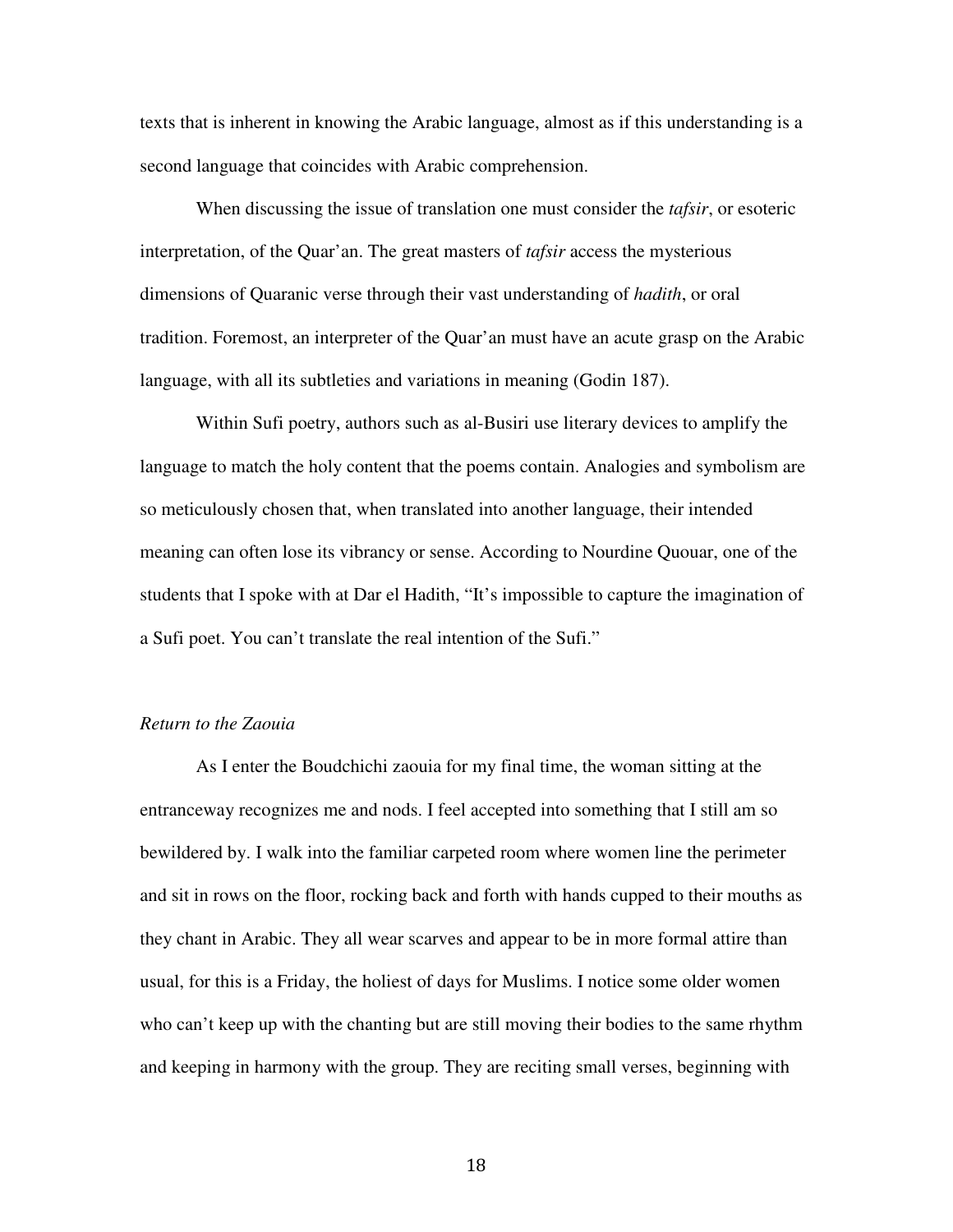new gusto with each repetition as if gaining strength and illumination each time. The energy in the room is just as infectious as my previous visits to the *zaouia*; the tempo excites the spirit and makes me want to tap my foot or hand and join in on the chanting, but I can't due to the large language gap. I see the appeal to this kind of religious ceremony—the sense of community, support and spiritual zeal is thrilling.

The voices pulsing around me seem to be smiling, though the faces aren't. In fact, everyone is very serious, yet their words inflect a joyous praise infused with strength and euphoria. There is no delay in their beat; they keep meticulous rhythms, mouths directed by an invisible conductor. The melody shifts to something that is reminiscent of a singsong school tune but is filled with spiritual richness. I feel that even if these voices were taken out of their prayer-room context the purpose would still come across, for the words are so ardently repeated, they could only contain the enthusiasm of religious experience. As the entrancing chant goes on I note that there is not much interaction between people physically—not many of the women are making eye contact with or touching each other—but their voices are what are colliding, making arches of empathy and spiritual fervor in the naturally-lit space above our heads. Everyone is concentrating on their own chanting, following an order of words that they're all familiar with, transitioning into rhythms seamlessly. It's the same routine as the previous week, with the same chanting patterns, yet there will be people here for weeks, months, and years to come. The phenomenon invokes the question: what keeps bringing people back week after week? Is it a need, an obligation, an indescribable magnetism? There is no visible leader, no commanding figure here, yet all the people present are beckoned to this *zaouia* for a reason.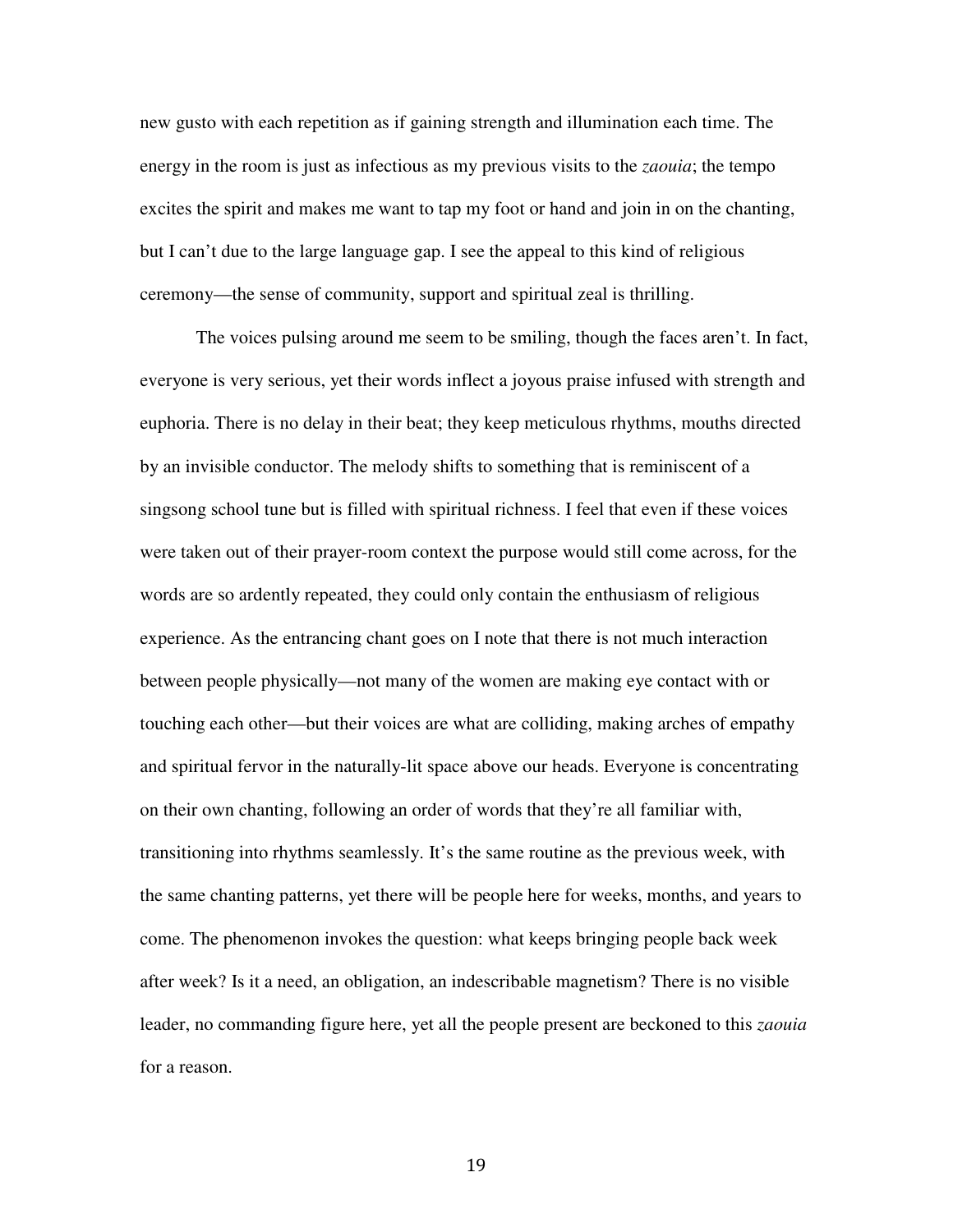The women begin to slow down the pace of the chant, emphasizing their words and putting renewed zeal into each verse, signifying that the session is drawing to a close. The verses sound like joyous declarations, yet there is a hint of pleading in some of the tones of the women surrounding me. I try to imagine what this experience would be like if I understood their words. There's never a dwindling in volume, as if some women fill in the gaps when others drop out of the chant. One woman lets out an "Ohh" that sounds like a horn but the pulsing chant around her continues. Even those who aren't voicing the words intone the melody through murmuring, and I try doing the same, internalizing the rhythm. Suddenly, as if cued, a grand exhale is let out around me, as if the women are purging themselves of something through their breath. They bring their hands to their faces as a silence falls. Then the women begin rapidly whispering prayers and the word Allah.

 After the ceremony ends I shuffle out with the women. A few of them come up to me, curious as to why an American girl is visiting their center. I ask what significance this order holds for them, and the unifying response I receive concerns *dhikr*, the act of remembering Allah. One woman's face lights up when I inquire as to how the chants affect her. "It functions in both a spiritual and educational way," the woman says. "I grew up learning these poems; they've become so natural for me. They encourage tolerance, love and empathy towards each other. They're so powerful…you can't speak the words without feeling them."